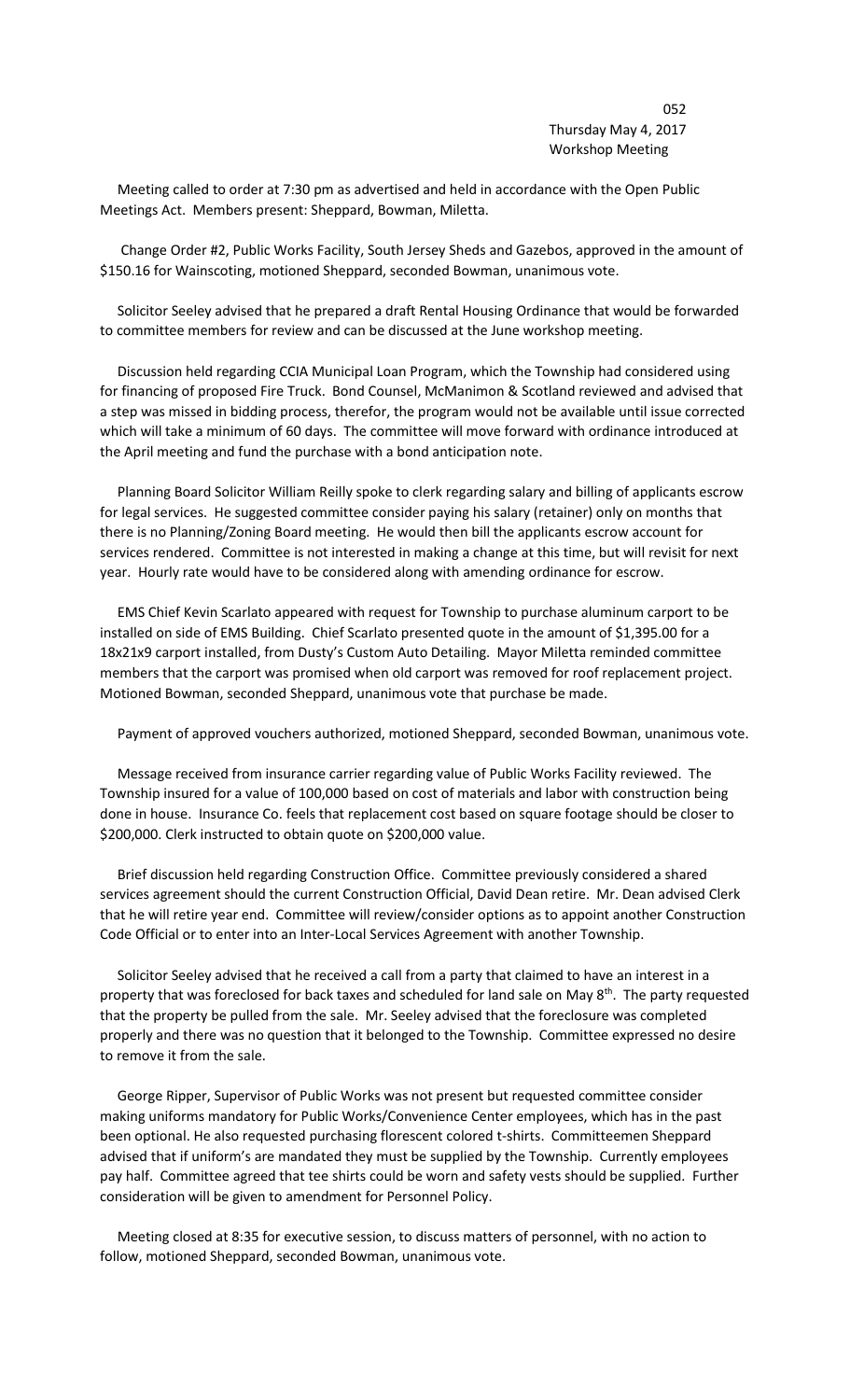### May 4, 2017 Continued

 Executive session closed and the regular meeting reopened at 9:05 pm, motioned Sheppard, seconded Bowman.

 Christy Ripper, Recreation Committee met with the committee to discuss problems with parents/adult relatives at the ball park. She has two people that are harassing and threatening coaches and using foul language at the park. This is in violation to the Code of Conduct which all parents have signed. It was suggested that should there be another incident, the State Police should be called. It was also suggested that The Sheriff's Department get involved. Ms. Ripper said that Sheriff's Officers are aware and promised a heavier community presence. Mr. Sheppard instructed clerk to contact the State Police Barracks for suggestions on how to proceed. Ms. Ripper thanked the committee for their time.

 With no further business to discuss, meeting was adjourned at 9:25 pm, motioned Sheppard, seconded Bowman.

 $\overline{\phantom{a}}$  , and the contract of the contract of the contract of the contract of the contract of the contract of the contract of the contract of the contract of the contract of the contract of the contract of the contrac

Ruth Dawson, Clerk

 Monday May 8, 2017 Regular Monthly Meeting

 Meeting called to order as advertised and held in accordance with the Open Public Meetings Act. Members present: Miletta, Bowman, Sheppard.

Following the flag salute, minutes of the April  $6<sup>th</sup>$  and  $10<sup>th</sup>$  meetings approved, motioned Bowman, seconded Sheppard, unanimous vote. Reports for the month of April accepted, motioned Sheppard, seconded Bowman, unanimous vote.

 Land sale held as advertised with the following results: Lone bid received for block 68 lot 27 in the amount of \$60,000.00 from Gerard Reilly. Bid accepted motioned Bowman, seconded Sheppard unanimous vote.

Resolution 2017-40 confirming land sales from April 10<sup>th</sup> meeting: block 197 lot 36 sold to John Marks, \$4,000.00 and block 245 lot 61 sold to Jorge and Otilia Rodriguez, \$4000.00, Resolution approved, motioned Bowman, seconded Sheppard, unanimous vote.

 Discharge of mortgage note, block 136 lot 10, Delores Holt, for housing rehab grant approved, motioned Sheppard, seconded Bowman, unanimous vote.

 Resolution 2017-42, Authorizing the Township Membership in the Houston-Galveston Area Council Cooperative Purchasing System tabled, motioned Sheppard, seconded Bowman, unanimous vote. Clerk advised that the resolution was approved in 2015 and contract for membership is automatically renewed annually.

 Public hearing opened as advertised, motioned Bowman seconded Sheppard, Bond Ordinance No. 2017-400, Bond Ordinance Providing For The Acquisition Of A Fire Pumper Truck In And By The Township Of Lawrence, In The County Of Cumberland, New Jersey, Appropriating \$550,000 Therefor And Authorizing The Issuance Of Bonds Or Notes To Finance Part Of The Cost Thereof. Comment received from resident Gerard Reilly who praised the volunteer firemen that respond day and night to save people and said it was tremendous that the committee could provide the equipment needed. Receiving no additional comments, the hearing was closed, motioned Sheppard, seconded Bowman and the ordinance finally adopted, motioned Sheppard seconded Bowman, unanimous vote.

 Mr. John Belland entered the meeting room and inquired about 2 parcels on land sale list. Block 68 lot 27- he was advised by Solicitor Seeley that the committee accepted a bid of \$60,000. The second